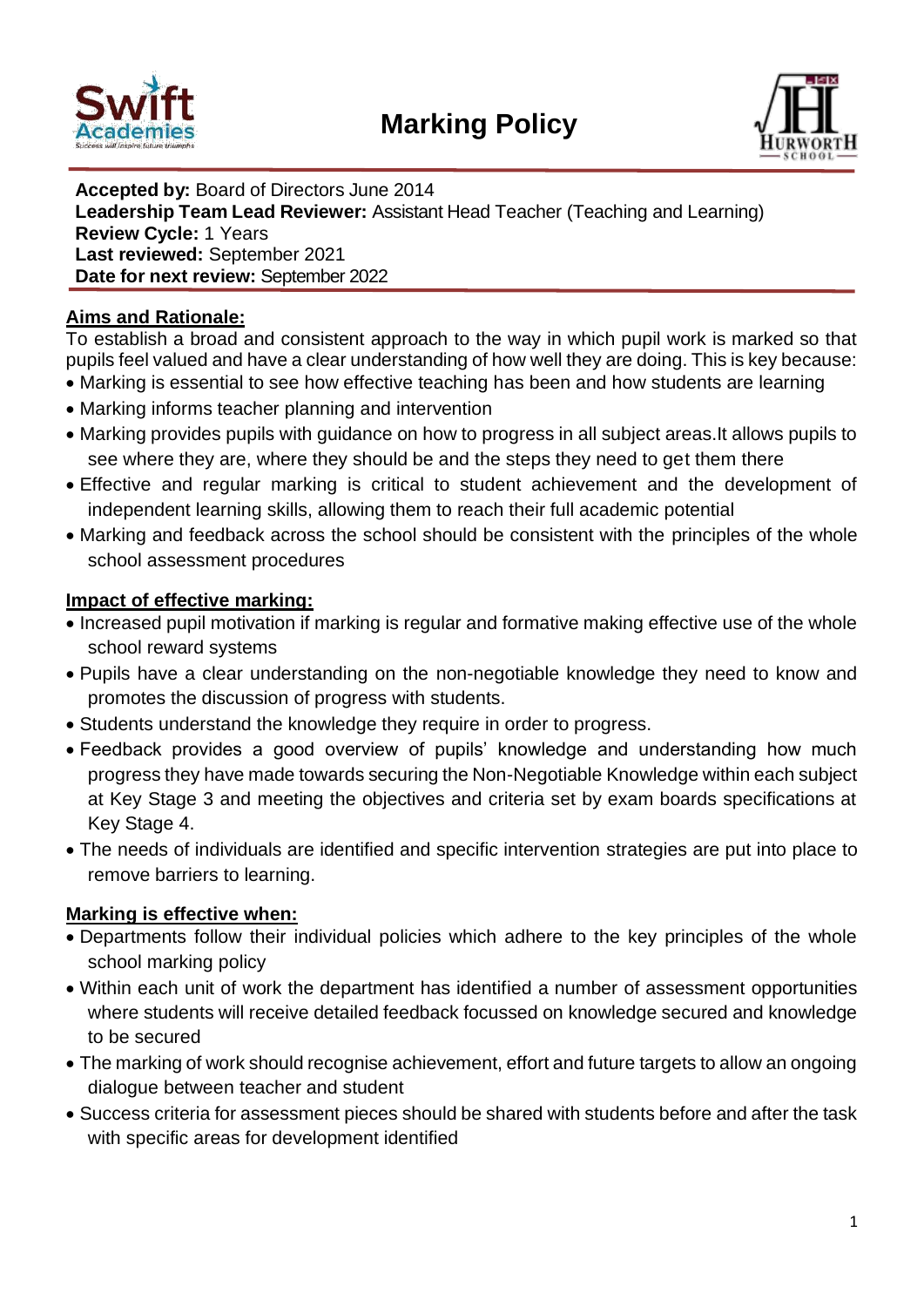- Marking tokens should be used as part of the feedback process. There should be a minimum of one per half term. This can include whole class marking tokens. Marking tokens should reflect the departmental and whole school assessment procedures
- The whole school reward system should be used consistently
- Feedback provided should be appropriate to students' ability level
- Classwork and Independent Learning Tasks should be marked regularly in line with the departmental policy. Constructive comments should provide specific guidance for improvement
- Students should be actively involved in the assessment process by self and peer assessment, using purple pen
- Time should be built into lesson time to allow students to review and reflect on feedback. Where appropriate time should be allowed to redraft work

Marksheets and/or departmental spread sheets should be regularly updated and include data about the progress students have made, for use in reporting to parents/carers and to meet statutory requirements. There needs to be a record of what Non Negotiable Knowledge a student knows, can remember and can apply, and in a form that is manageable, accurate, comprehensive and accessible to teachers and students. Such records will form a basis for continuity and progression between Year Groups, teaching groups and Key Stages. Individual records will be kept of a student's achievement and progress. Such records might include mark books, Progress Review data (held on SIMS marksheets), Departmental tracking information, marking tokens, student record sheets, individual portfolios.

#### **Roles and Responsibilities:**

## **Classroom Teacher:**

- Mark work regularly in green pen, in line with departmental policy
- Utilise whole school and departmental marking codes in line with departmental policy
- Ensure pupils are aware of the identified learning journey and non negotiable knowledge to be secured
- Ensure feedback is appropriate to the ability of individual pupils/ groups of pupils
- Recognise and reward effort and progress utilising whole school systems
- Keep up to date marking records utilising departmental and whole school systems

## **Head of Department (HoD):**

- Ensure staff within the department adopts a consistent approach to marking classwork/Independent Learning Tasks and assessment tasks
- Carry out departmental verification
- To monitor the quality and regularity of marking by completing regular book scrutinies following whole school protocols
- To support individual teachers where appropriate

# **Leadership Team (LT):**

- Monitor and oversee policy ensuring implementation across the school
- Monitor the implementation of specific departmental marking policies
- Meet with appropriate HoD and complete verification process throughout the academic year
- Support HoD where necessary in the implementation of the policy
- Ensure good practise is shared within and across departments